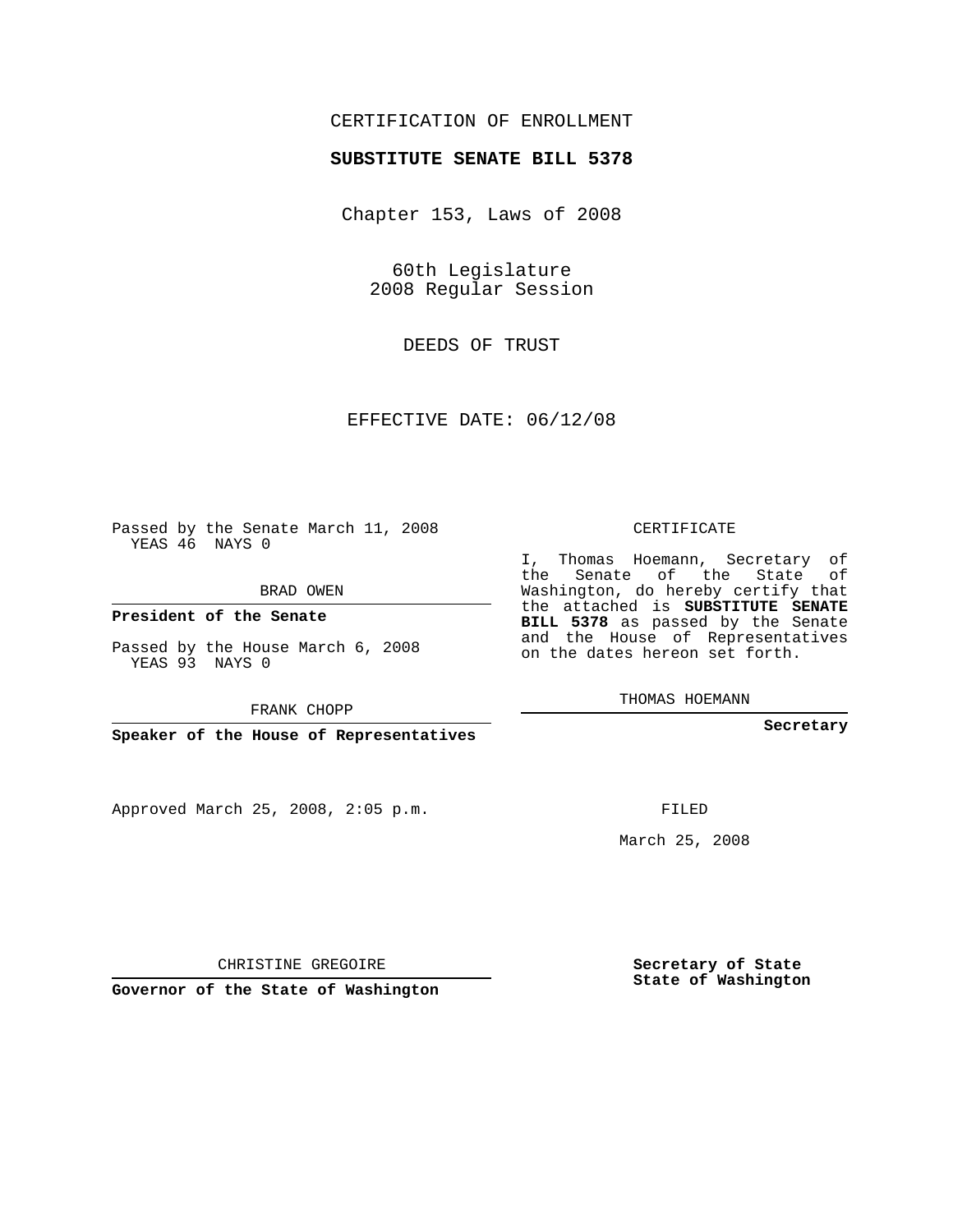# **SUBSTITUTE SENATE BILL 5378** \_\_\_\_\_\_\_\_\_\_\_\_\_\_\_\_\_\_\_\_\_\_\_\_\_\_\_\_\_\_\_\_\_\_\_\_\_\_\_\_\_\_\_\_\_

\_\_\_\_\_\_\_\_\_\_\_\_\_\_\_\_\_\_\_\_\_\_\_\_\_\_\_\_\_\_\_\_\_\_\_\_\_\_\_\_\_\_\_\_\_

AS AMENDED BY THE HOUSE

Passed Legislature - 2008 Regular Session

#### **State of Washington 60th Legislature 2008 Regular Session**

**By** Senate Committee on Judiciary (originally sponsored by Senators Weinstein, Kline and Rockefeller)

READ FIRST TIME 02/13/07.

 AN ACT Relating to deeds of trust; and amending RCW 61.24.010, 61.24.030, 61.24.040, 61.24.045, 61.24.130, and 61.24.135.

BE IT ENACTED BY THE LEGISLATURE OF THE STATE OF WASHINGTON:

 **Sec. 1.** RCW 61.24.010 and 1998 c 295 s 2 are each amended to read as follows:

(1) The trustee of a deed of trust under this chapter shall be:

 (a) Any domestic corporation incorporated under Title 23B, 30, 31, 32, or 33 RCW of which at least one officer is a Washington resident; or

 (b) Any title insurance company authorized to insure title to real property under the laws of this state, or its agents; or

 (c) Any attorney who is an active member of the Washington state bar association at the time the attorney is named trustee; or

 (d) Any professional corporation incorporated under chapter 18.100 RCW, any professional limited liability company formed under chapter 25.15 RCW, any general partnership, including limited liability partnerships, formed under chapter 25.04 RCW, all of whose shareholders, members, or partners, respectively, are either licensed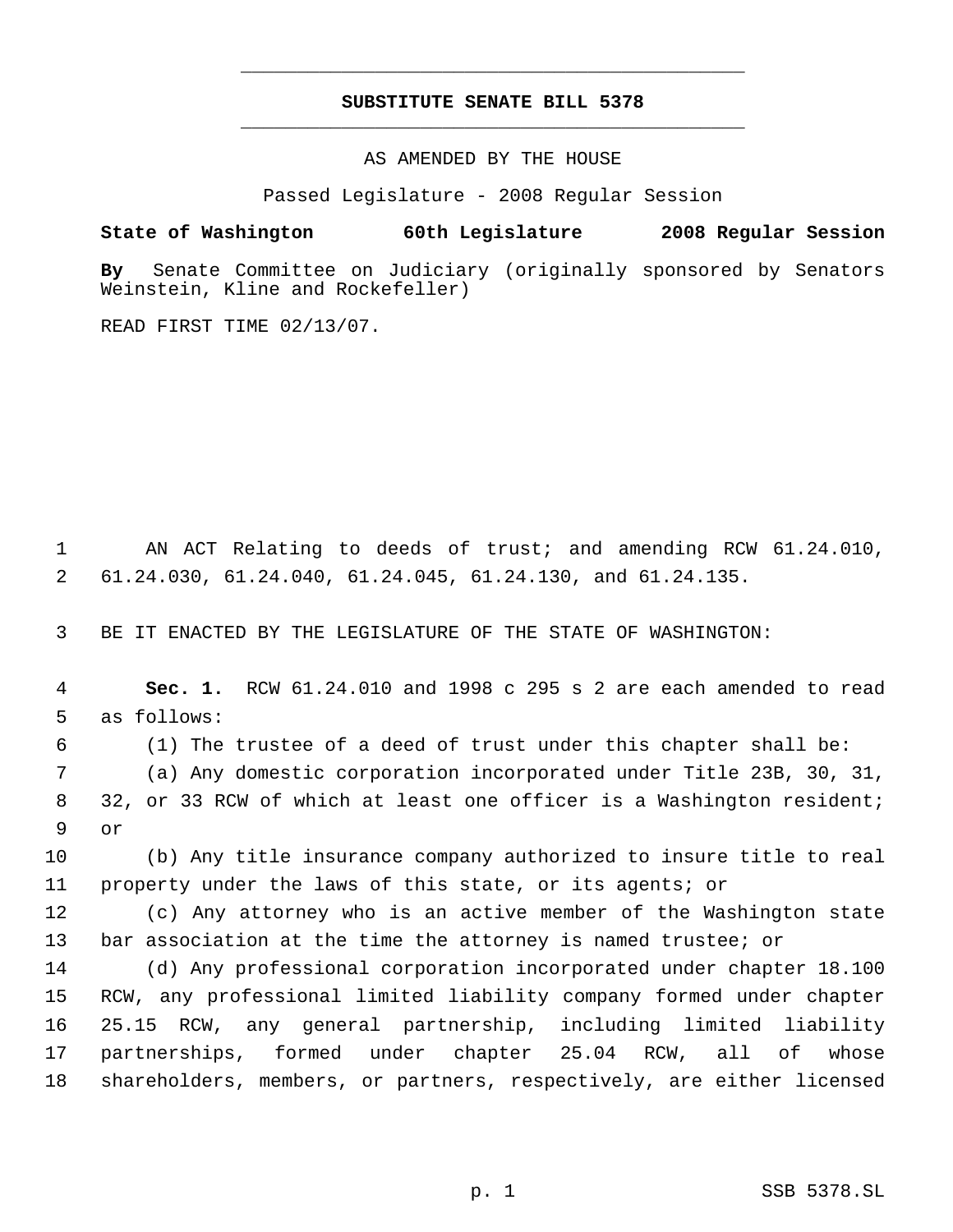attorneys or entities, provided all of the owners of those entities are licensed attorneys, or any domestic corporation wholly owned by any of 3 the entities under this subsection  $(1)(d)$ ; or

 (e) Any agency or instrumentality of the United States government; or

 (f) Any national bank, savings bank, or savings and loan association chartered under the laws of the United States.

 (2) The trustee may resign at its own election or be replaced by the beneficiary. The trustee shall give prompt written notice of its resignation to the beneficiary. The resignation of the trustee shall become effective upon the recording of the notice of resignation in each county in which the deed of trust is recorded. If a trustee is not appointed in the deed of trust, or upon the resignation, incapacity, disability, absence, or death of the trustee, or the election of the beneficiary to replace the trustee, the beneficiary shall appoint a trustee or a successor trustee. Upon recording the appointment of a successor trustee in each county in which the deed of trust is recorded, the successor trustee shall be vested with all powers of an original trustee.

20 (3) The trustee or successor trustee shall have no fiduciary duty or fiduciary obligation to the grantor or other persons having an 22 interest in the property subject to the deed of trust.

 (4) The trustee or successor trustee shall act impartially between 24 the borrower, grantor, and beneficiary.

 **Sec. 2.** RCW 61.24.030 and 1998 c 295 s 4 are each amended to read as follows:

It shall be requisite to a trustee's sale:

(1) That the deed of trust contains a power of sale;

 (2) That the deed of trust contains a statement that the real property conveyed is not used principally for agricultural purposes; provided, if the statement is false on the date the deed of trust was granted or amended to include that statement, and false on the date of the trustee's sale, then the deed of trust must be foreclosed judicially. Real property is used for agricultural purposes if it is used in an operation that produces crops, livestock, or aquatic goods; (3) That a default has occurred in the obligation secured or a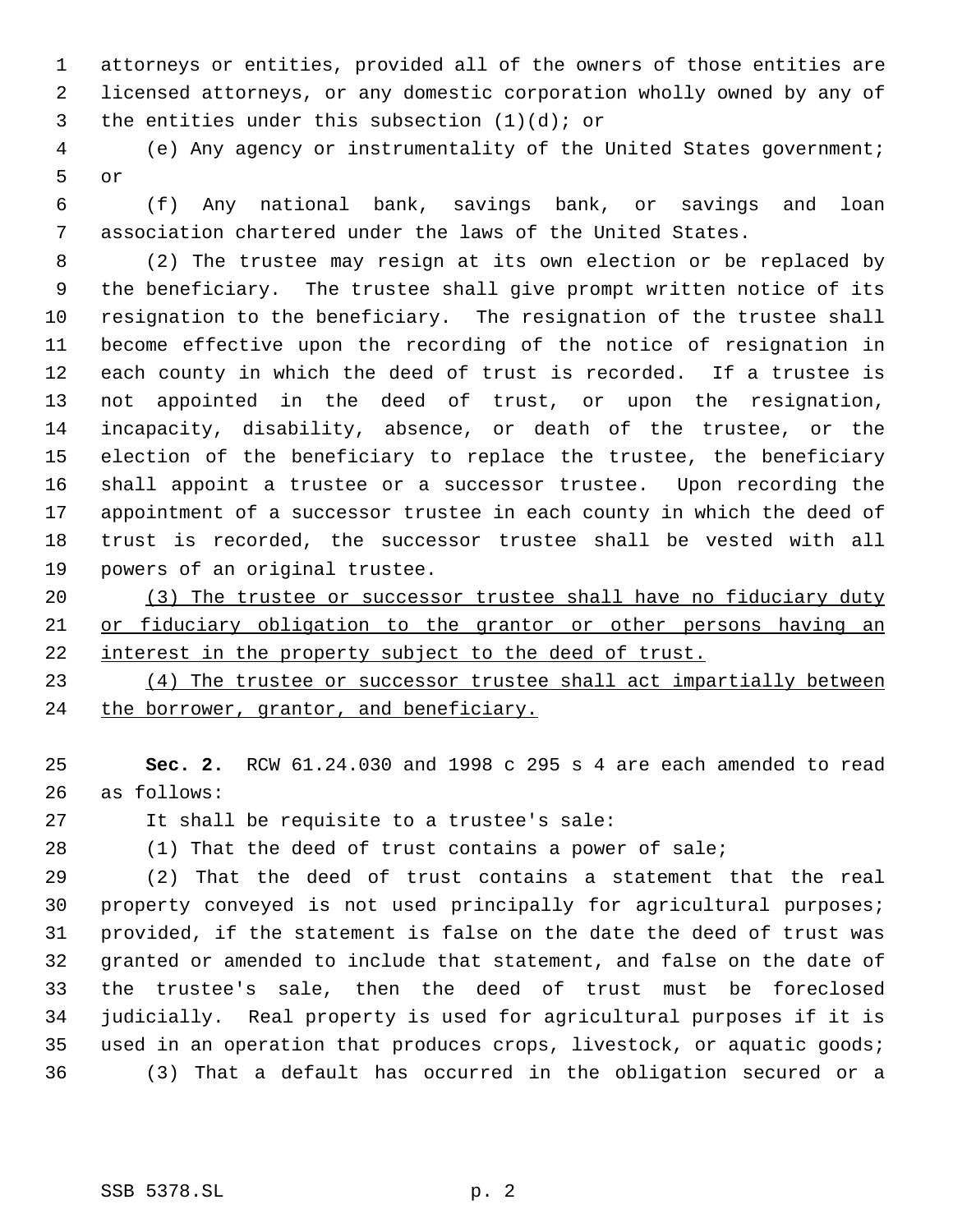covenant of the grantor, which by the terms of the deed of trust makes 2 operative the power to sell;

 (4) That no action commenced by the beneficiary of the deed of trust is now pending to seek satisfaction of an obligation secured by the deed of trust in any court by reason of the grantor's default on the obligation secured: PROVIDED, That (a) the seeking of the appointment of a receiver shall not constitute an action for purposes of this chapter; and (b) if a receiver is appointed, the grantor shall be entitled to any rents or profits derived from property subject to a homestead as defined in RCW 6.13.010. If the deed of trust was granted to secure a commercial loan, this subsection shall not apply to actions brought to enforce any other lien or security interest granted to 13 secure the obligation secured by the deed of trust being foreclosed;

 (5) That the deed of trust has been recorded in each county in which the land or some part thereof is situated;

 (6) That prior to the date of the notice of trustee's sale and continuing thereafter through the date of the trustee's sale, the 18 trustee must ((have)) maintain a street address in this state where 19 personal service of process may be made, and the trustee must maintain 20 a physical presence and have telephone service at such address; and

 (7) That at least thirty days before notice of sale shall be recorded, transmitted or served, written notice of default shall be transmitted by the beneficiary or trustee to the borrower and grantor at their last known addresses by both first class and either registered or certified mail, return receipt requested, and the beneficiary or trustee shall cause to be posted in a conspicuous place on the premises, a copy of the notice, or personally served on the borrower and grantor. This notice shall contain the following information:

 (a) A description of the property which is then subject to the deed of trust;

 (b) Each county in which the deed of trust is recorded and the document number given to the deed of trust upon recording by each county auditor or recording officer;

 (c) That the beneficiary has declared the borrower or grantor to be in default, and a concise statement of the default alleged;

 (d) An itemized account of the amount or amounts in arrears if the default alleged is failure to make payments;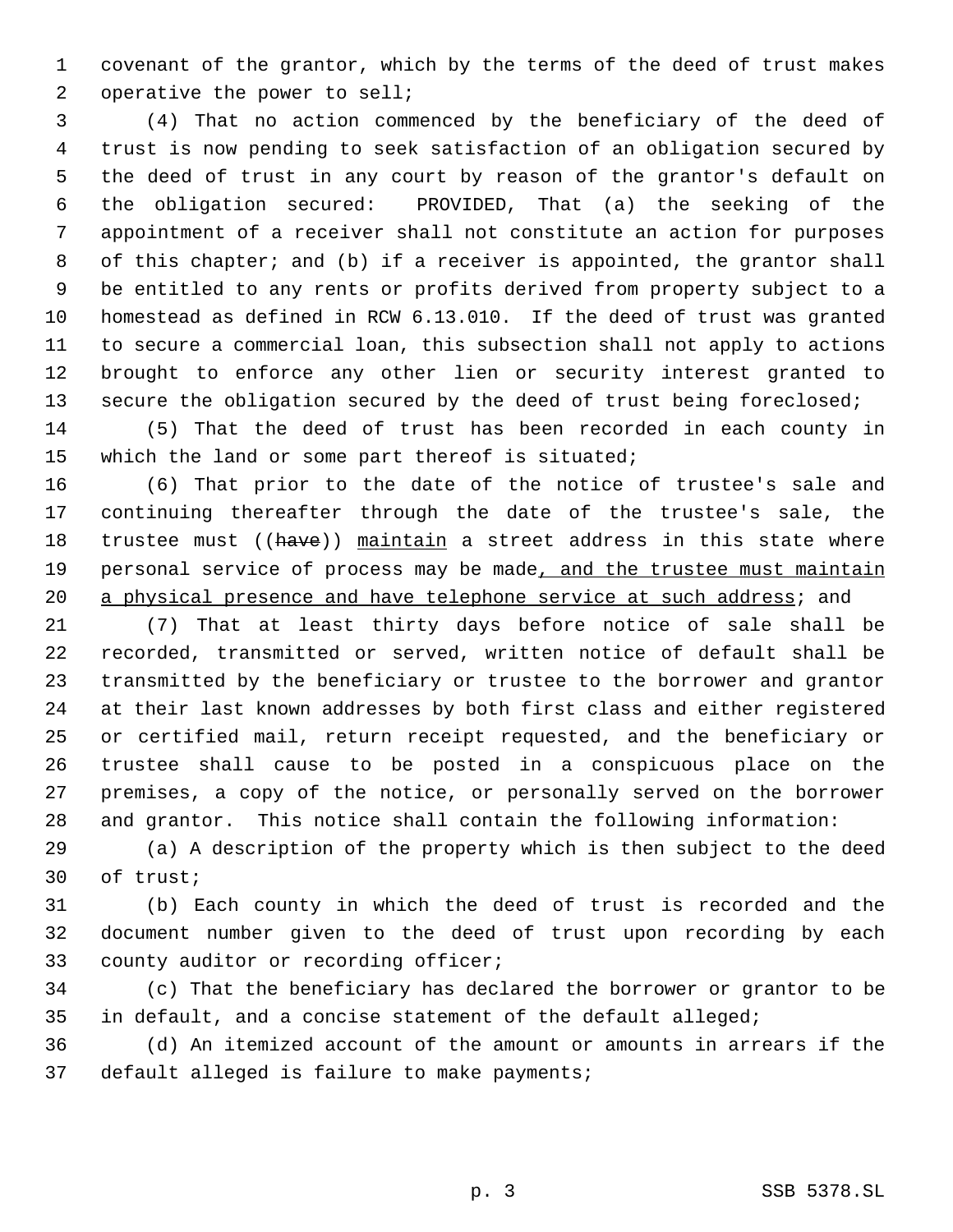(e) An itemized account of all other specific charges, costs, or fees that the borrower, grantor, or any guarantor is or may be obliged to pay to reinstate the deed of trust before the recording of the notice of sale;

 (f) The total of (d) and (e) of this subsection, designated clearly and conspicuously as the amount necessary to reinstate the note and deed of trust before the recording of the notice of sale;

 (g) That failure to cure the alleged default within thirty days of the date of mailing of the notice, or if personally served, within thirty days of the date of personal service thereof, may lead to recordation, transmittal, and publication of a notice of sale, and that the property described in (a) of this subsection may be sold at public 13 auction at a date no less than one hundred twenty days in the future;

 (h) That the effect of the recordation, transmittal, and publication of a notice of sale will be to (i) increase the costs and fees and (ii) publicize the default and advertise the grantor's property for sale;

 (i) That the effect of the sale of the grantor's property by the trustee will be to deprive the grantor of all their interest in the property described in (a) of this subsection; and

 (j) That the borrower, grantor, and any guarantor has recourse to the courts pursuant to RCW 61.24.130 to contest the alleged default on any proper ground.

 **Sec. 3.** RCW 61.24.040 and 1998 c 295 s 5 are each amended to read as follows:

 A deed of trust foreclosed under this chapter shall be foreclosed as follows:

(1) At least ninety days before the sale, the trustee shall:

 (a) Record a notice in the form described in RCW 61.24.040(1)(f) in the office of the auditor in each county in which the deed of trust is recorded;

 (b) To the extent the trustee elects to foreclose its lien or interest, or the beneficiary elects to preserve its right to seek a deficiency judgment against a borrower or grantor under RCW 61.24.100(3)(a), and if their addresses are stated in a recorded instrument evidencing their interest, lien, or claim of lien, or an amendment thereto, or are otherwise known to the trustee, cause a copy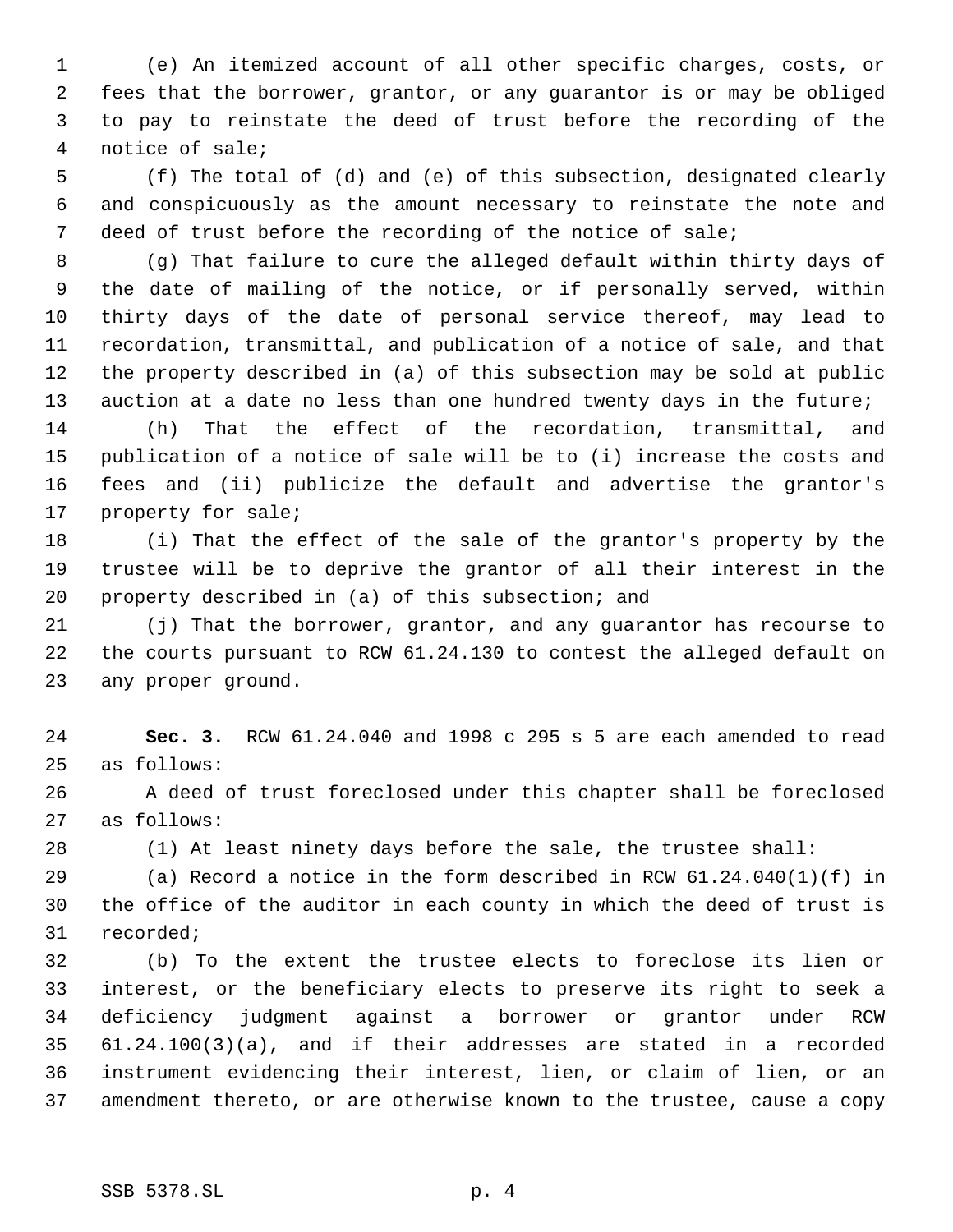of the notice of sale described in RCW 61.24.040(1)(f) to be transmitted by both first class and either certified or registered mail, return receipt requested, to the following persons or their legal representatives, if any, at such address:

(i) The borrower and grantor;

 (ii) The beneficiary of any deed of trust or mortgagee of any mortgage, or any person who has a lien or claim of lien against the property, that was recorded subsequent to the recordation of the deed of trust being foreclosed and before the recordation of the notice of sale;

 (iii) The vendee in any real estate contract, the lessee in any lease, or the holder of any conveyances of any interest or estate in any portion or all of the property described in such notice, if that contract, lease, or conveyance of such interest or estate, or a memorandum or other notice thereof, was recorded after the recordation of the deed of trust being foreclosed and before the recordation of the notice of sale;

 (iv) The last holder of record of any other lien against or interest in the property that is subject to a subordination to the deed of trust being foreclosed that was recorded before the recordation of the notice of sale;

 (v) The last holder of record of the lien of any judgment subordinate to the deed of trust being foreclosed; and

 (vi) The occupants of property consisting solely of a single-family residence, or a condominium, cooperative, or other dwelling unit in a multiplex or other building containing fewer than five residential units, whether or not the occupant's rental agreement is recorded, which notice may be a single notice addressed to "occupants" for each unit known to the trustee or beneficiary;

 (c) Cause a copy of the notice of sale described in RCW 61.24.040(1)(f) to be transmitted by both first class and either certified or registered mail, return receipt requested, to the plaintiff or the plaintiff's attorney of record, in any court action to foreclose a lien or other encumbrance on all or any part of the property, provided a court action is pending and a lis pendens in connection therewith is recorded in the office of the auditor of any county in which all or part of the property is located on the date the notice is recorded;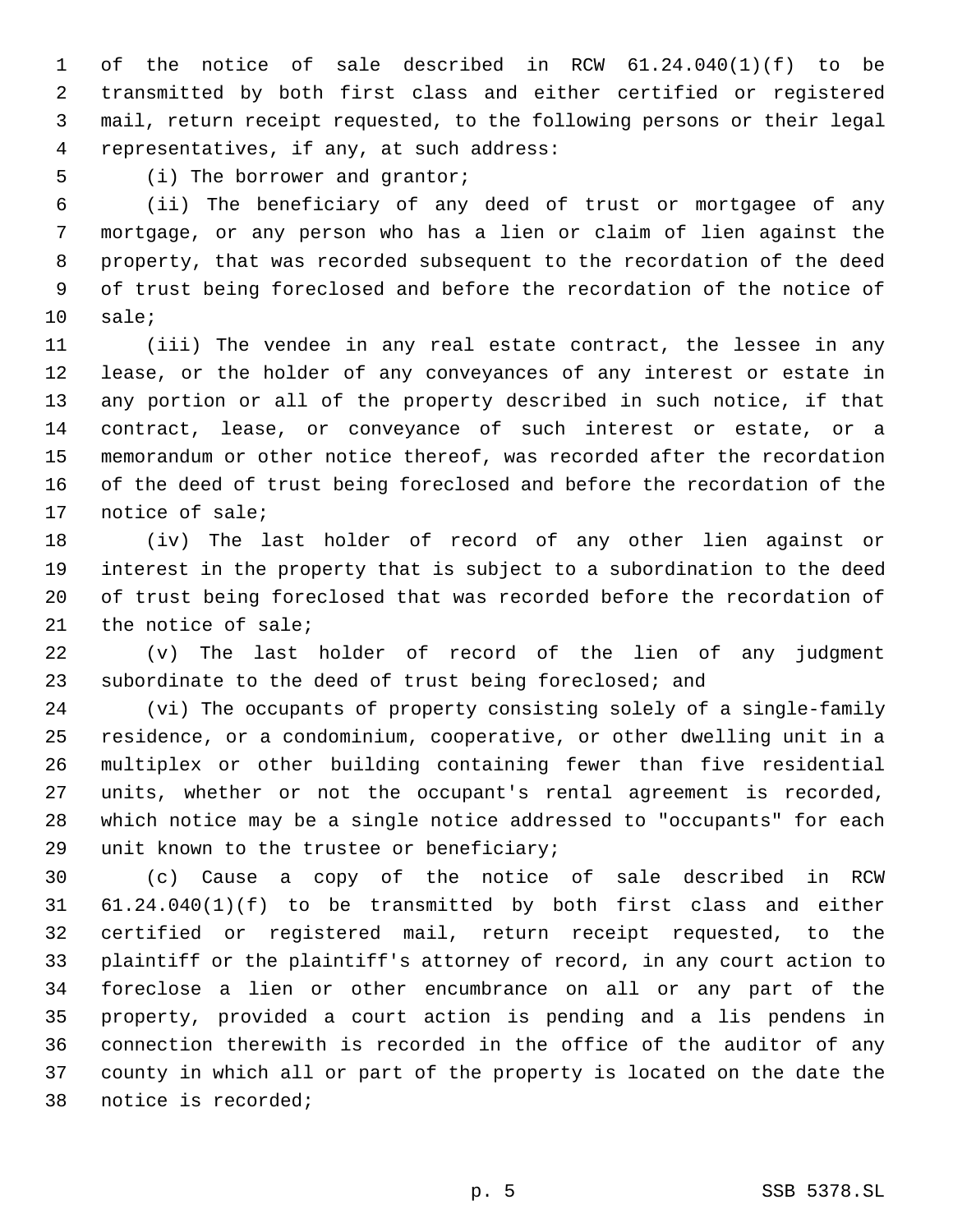(d) Cause a copy of the notice of sale described in RCW 61.24.040(1)(f) to be transmitted by both first class and either certified or registered mail, return receipt requested, to any person who has recorded a request for notice in accordance with RCW 61.24.045, at the address specified in such person's most recently recorded request for notice;

 (e) Cause a copy of the notice of sale described in RCW 61.24.040(1)(f) to be posted in a conspicuous place on the property, or in lieu of posting, cause a copy of said notice to be served upon any 10 occupant of the property;

(f) The notice shall be in substantially the following form:

## 12 NOTICE OF TRUSTEE'S SALE

I.

14 NOTICE IS HEREBY GIVEN that the undersigned Trustee will on the . . . . day of . . . . . ., . . ., at the hour of . . . . o'clock . . . . M. at . . . . . . . . . . . . . . . . . . . . . . . . . . . . [street 17 address and location if inside a building] in the City of  $\dots$ ... State of Washington, sell at public auction to the highest and best bidder, payable at the time of sale, the following described real 20 property, situated in the County(ies) of . . . . ., State of Washington, to-wit:

 [If any personal property is to be included in the trustee's sale, include a description that reasonably identifies such personal property]

25 which is subject to that certain Deed of Trust dated . . . . . ., 26 . . ., recorded . . . . . ., . . ., under Auditor's File No. . . . ., 27 records of . . . . . County, Washington, from . . . . . . . . . , as Grantor, to . . . . . . . . ., as Trustee, to secure an obligation in favor of . . . . . . . . ., as Beneficiary, the beneficial interest in 30 which was assigned by . . . . . . . . . , under an Assignment recorded under Auditor's File No. . . . . [Include recording information for all counties if the Deed of Trust is recorded in more than one county.]

II.

 No action commenced by the Beneficiary of the Deed of Trust is now pending to seek satisfaction of the obligation in any Court by reason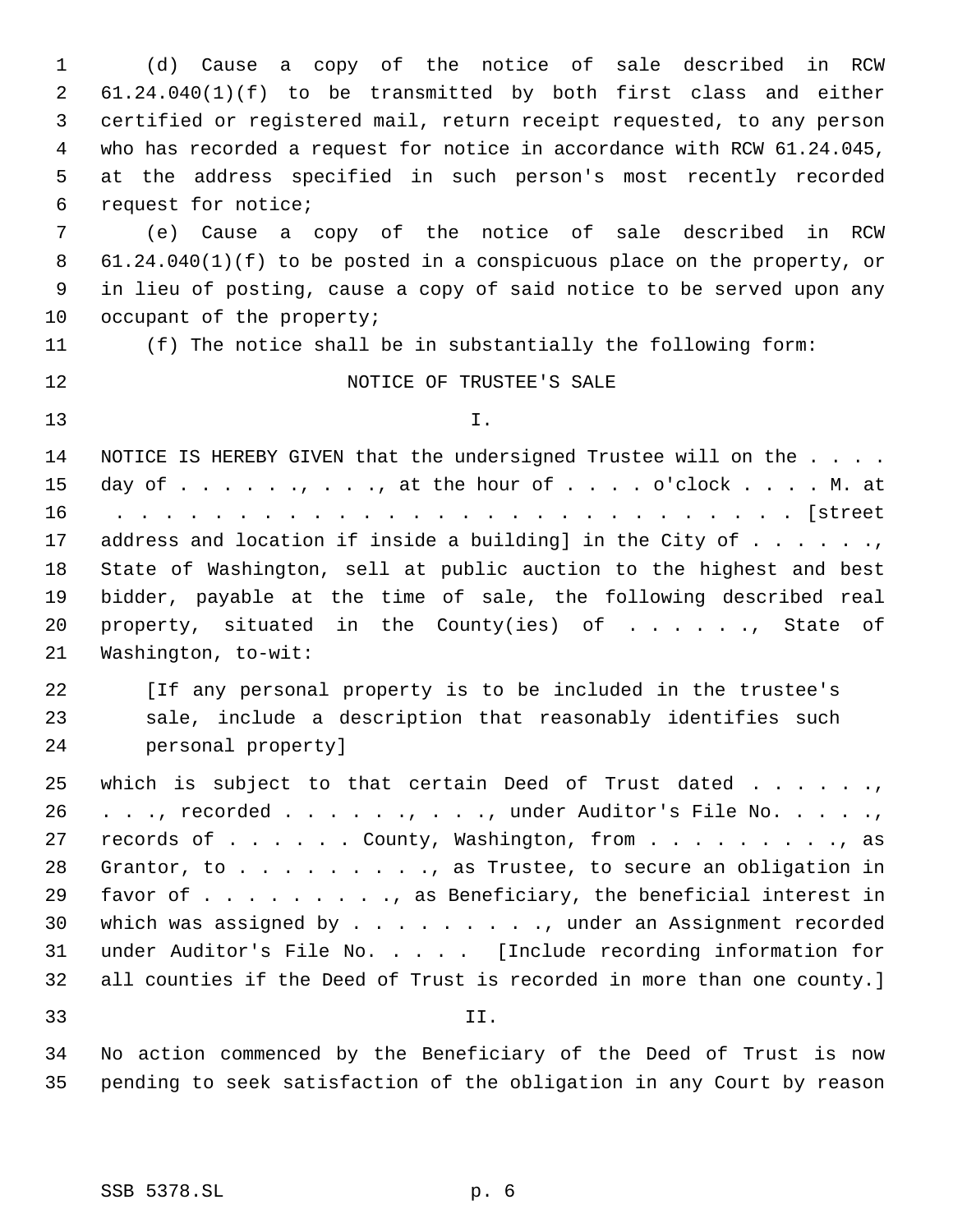of the Borrower's or Grantor's default on the obligation secured by the Deed of Trust.

 [If there is another action pending to foreclose other security for all or part of the same debt, qualify the statement and identify the action.]

 III. The default(s) for which this foreclosure is made is/are as follows: 8 [If default is for other than payment of money, set forth the particulars]

Failure to pay when due the following amounts which are now in arrears:

IV.

 The sum owing on the obligation secured by the Deed of Trust is: Principal \$ . . . . . ., together with interest as provided in the note 14 or other instrument secured from the . . . . day of . . . . . . . . . . . . . and such other costs and fees as are due under the note or other instrument secured, and as are provided by statute.

V.

 The above-described real property will be sold to satisfy the expense of sale and the obligation secured by the Deed of Trust as provided by statute. The sale will be made without warranty, express or implied, regarding title, possession, or encumbrances on the . . . . day of 22 . . . . . . . . The default(s) referred to in paragraph III must be 23 cured by the . . . . day of . . . . . . . . . . (11 days before the sale date), to cause a discontinuance of the sale. The sale will be discontinued and terminated if at any time on or before the . . . . day 26 of  $\dots$   $\dots$ ,  $\dots$ ,  $\ldots$ , (11 days before the sale date), the default(s) as set forth in paragraph III is/are cured and the Trustee's fees and 28 costs are paid. The sale may be terminated any time after the . . . . 29 day of . . . . . . . . . (11 days before the sale date), and before the sale by the Borrower, Grantor, any Guarantor, or the holder of any recorded junior lien or encumbrance paying the entire principal and interest secured by the Deed of Trust, plus costs, fees, and advances, if any, made pursuant to the terms of the obligation and/or Deed of Trust, and curing all other defaults.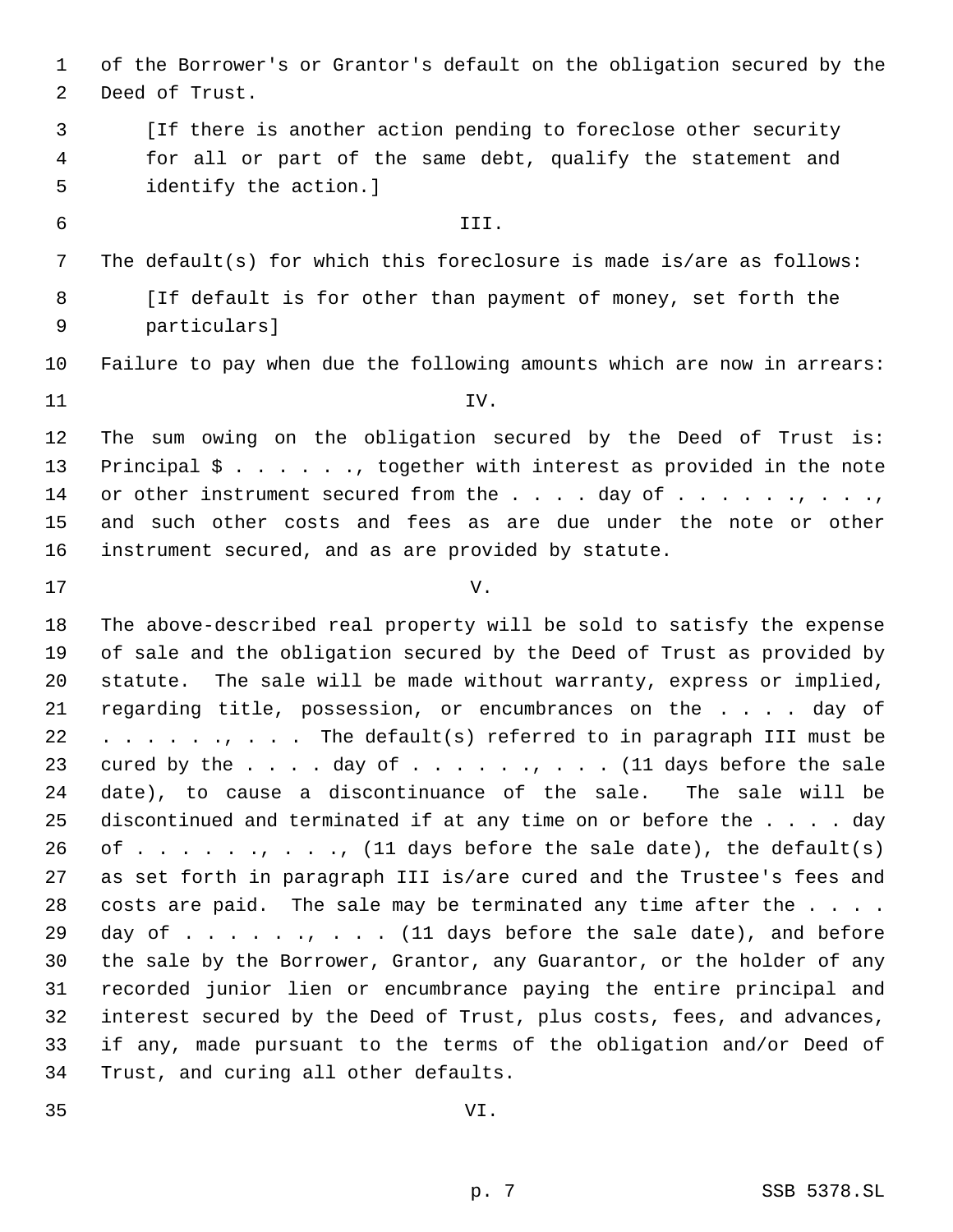A written notice of default was transmitted by the Beneficiary or Trustee to the Borrower and Grantor at the following addresses:

 by both first class and certified mail on the . . . . day of 7 . . . . . . . . . . . proof of which is in the possession of the Trustee; 8 and the Borrower and Grantor were personally served on the . . . . day of . . . . . ., . . ., with said written notice of default or the written notice of default was posted in a conspicuous place on the real property described in paragraph I above, and the Trustee has possession of proof of such service or posting.

- VII. The Trustee whose name and address are set forth below will provide in writing to anyone requesting it, a statement of all costs and fees due
- at any time prior to the sale. VIII.
- The effect of the sale will be to deprive the Grantor and all those who hold by, through or under the Grantor of all their interest in the above-described property.
- 
- **IX.**

 Anyone having any objection to the sale on any grounds whatsoever will be afforded an opportunity to be heard as to those objections if they bring a lawsuit to restrain the sale pursuant to RCW 61.24.130. Failure to bring such a lawsuit may result in a waiver of any proper grounds for invalidating the Trustee's sale.

|  |  |  |  |  |  |  |  | 27 [Add Part X to this notice if applicable under RCW 61.24.040(9)] |  |  |  |  |  |
|--|--|--|--|--|--|--|--|---------------------------------------------------------------------|--|--|--|--|--|
|--|--|--|--|--|--|--|--|---------------------------------------------------------------------|--|--|--|--|--|

| -28  |                                                                                            |
|------|--------------------------------------------------------------------------------------------|
| - 29 | $\ldots$ , Trustee                                                                         |
| 30   | . 1                                                                                        |
| - 31 | $\begin{matrix} \cdots & \cdots & \cdots \\ \cdots & \cdots & \cdots \end{matrix}$ Address |
| 32   | .                                                                                          |
|      |                                                                                            |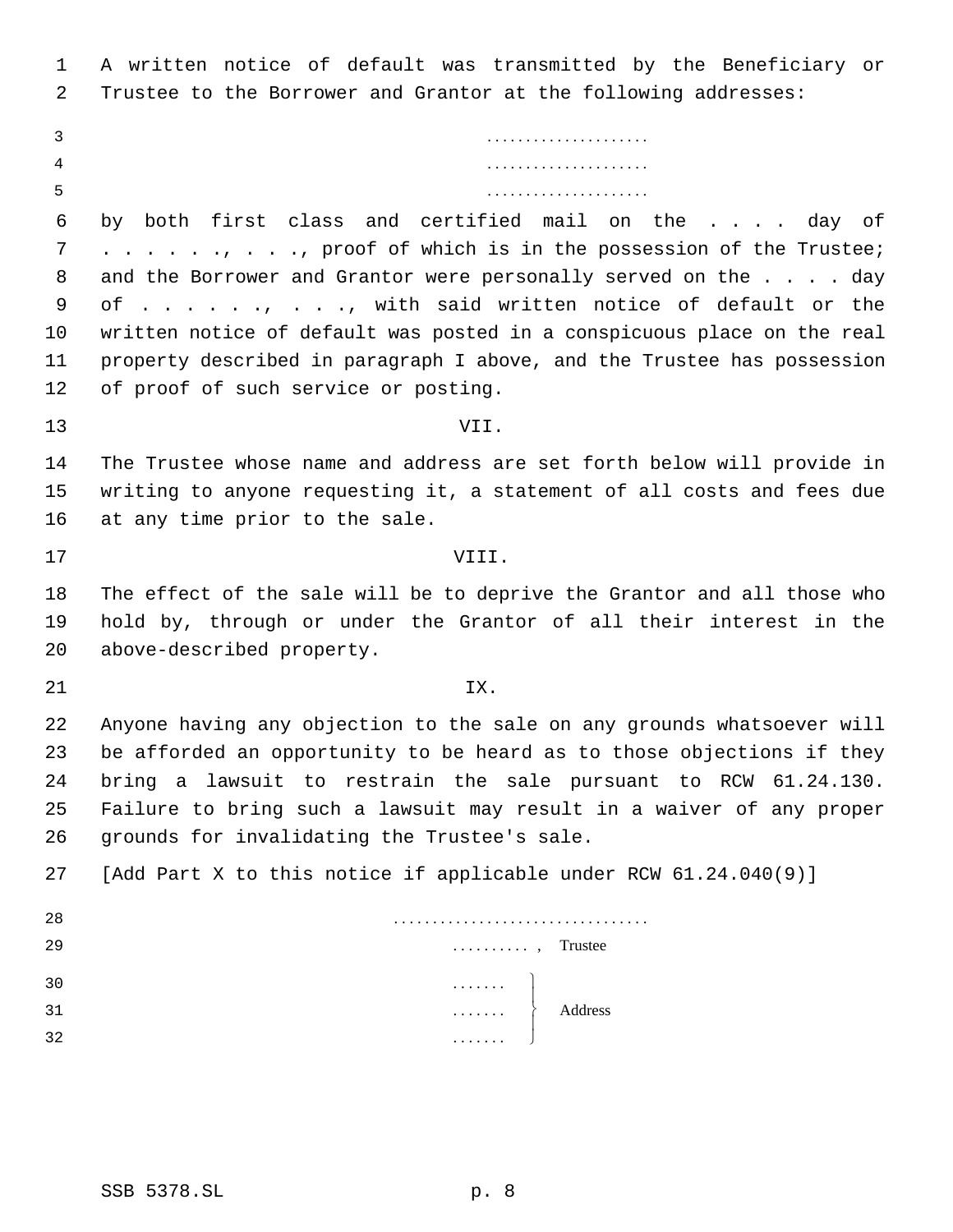1 ........ } Phone

[Acknowledgment]

 (2) In addition to providing the borrower and grantor the notice of sale described in RCW 61.24.040(1)(f), the trustee shall include with the copy of the notice which is mailed to the grantor, a statement to the grantor in substantially the following form: 7 NOTICE OF FORECLOSURE

# Pursuant to the Revised Code of Washington, Chapter 61.24 RCW

 The attached Notice of Trustee's Sale is a consequence of default(s) in the obligation to . . . . . ., the Beneficiary of your Deed of Trust and owner of the obligation secured thereby. Unless the default(s) is/are cured, your property will be sold at auction on the 14 . . . . day of . . . . . . , . . .

 To cure the default(s), you must bring the payments current, cure any other defaults, and pay accrued late charges and other costs, 17 advances, and attorneys' fees as set forth below by the . . . . day of 18 . . . . . ., . . . [11 days before the sale date]. To date, these arrears and costs are as follows:

| 20 |                             |               | <b>Estimated amount</b> |
|----|-----------------------------|---------------|-------------------------|
| 21 |                             | Currently due | that will be due        |
| 22 |                             | to reinstate  | to reinstate            |
| 23 |                             | on $\ldots$ . | $on \ldots$ .           |
| 24 |                             | .             | .                       |
| 25 |                             |               | (11 days before         |
| 26 |                             |               | the date set            |
| 27 |                             |               | for sale)               |
| 28 | Delinquent payments         |               |                         |
| 29 | from $\dots$                |               |                         |
| 30 | $\ldots$ , in the           |               |                         |
| 31 | amount of                   |               |                         |
| 32 | $\text{\$}\ldots\text{\,.}$ | $\S \ldots$   | $\S \ldots$             |
| 33 | Late charges in             |               |                         |
|    |                             |               |                         |
| 34 | the total                   |               |                         |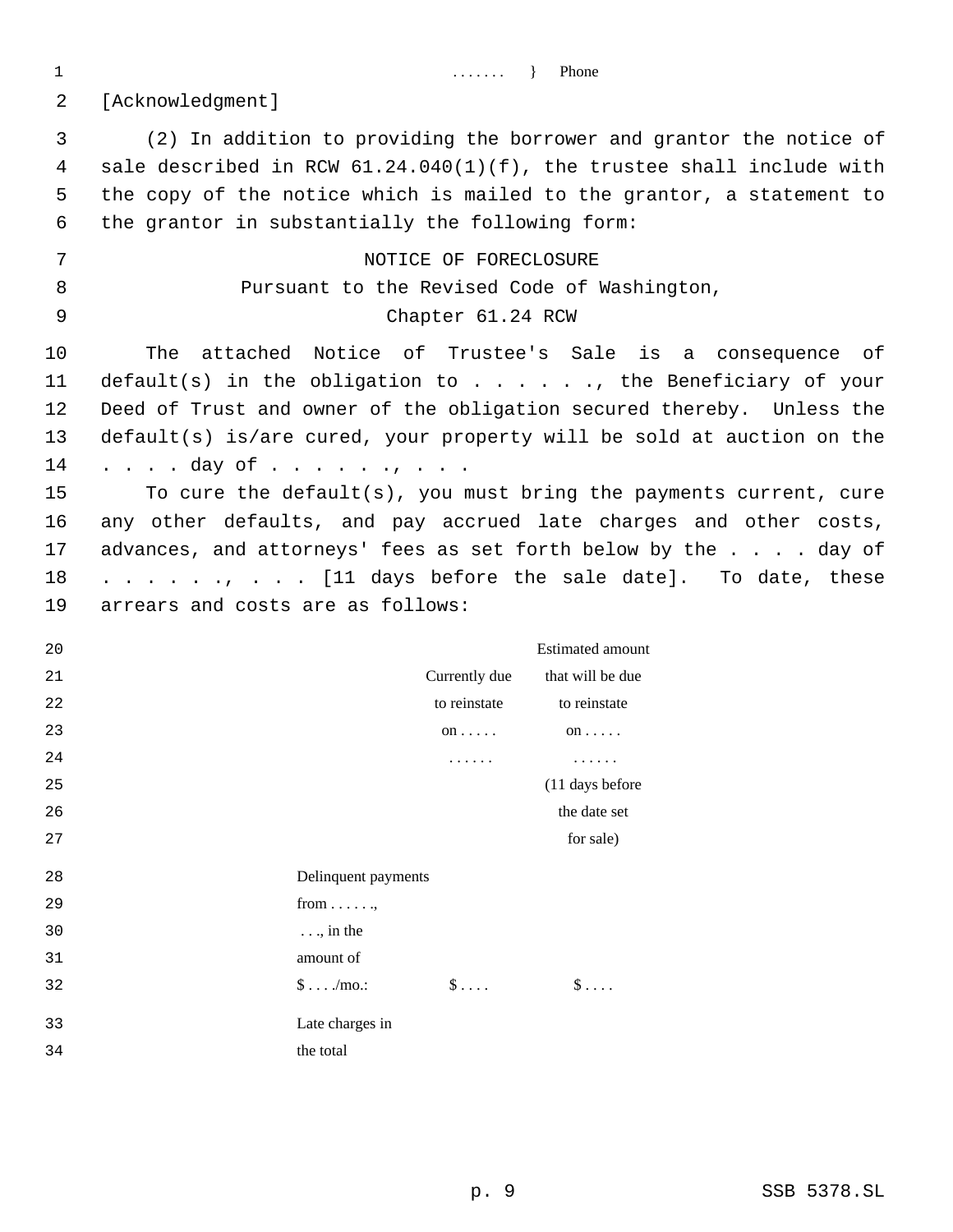| $\mathbf 1$    | amount of:                                    | $\S$         | $\S \ldots$  |
|----------------|-----------------------------------------------|--------------|--------------|
| $\overline{a}$ |                                               |              | Estimated    |
| 3              |                                               |              | Amounts      |
| $\overline{4}$ | Attorneys' fees:                              | $\$\ldots$ . | $\$\ldots$ . |
| 5              | Trustee's fee:                                | $\$\ldots$ . | $\$\ldots$   |
| 6              | Trustee's expenses:                           |              |              |
| 7              | (Itemization)                                 |              |              |
| 8              | Title report                                  | $\$\ldots$   | $\$\ldots$   |
| 9              | Recording fees                                | $\$\ldots$   | $\S$         |
| 10             | Service/Posting                               |              |              |
| 11             | of Notices                                    | $\$\ldots$   | $\S \dots$   |
| 12             | Postage/Copying                               |              |              |
| 13             | expense                                       | $\$\ldots$   | $\$\ldots$   |
| 14             | Publication                                   | $\$ \ldots . | $\$\ldots$ . |
| 15             | Telephone                                     |              | $\S \dots$   |
| 16             | charges                                       | $\$\ldots$   |              |
| 17             | Inspection fees                               | $\$\ldots$   | $\S \dots$   |
| 18             |                                               | $\S$         | $\S \dots$   |
| 19             |                                               | $\$\ldots$ . | $\$\ldots$ . |
| 20             | <b>TOTALS</b>                                 | $\$\ldots$   | $\$\ldots$ . |
| 21             | To pay off the ontire obligation gequred by y |              |              |

21 To pay off the entire obligation secured by your Deed of Trust as 22 of the  $\ldots$  . . . day of  $\ldots$  . . . . you must pay a total of \$.. 23 in principal, \$. . . . . in interest, plus other costs and advances 24 estimated to date in the amount of \$. . . . . . From and after the date of this notice you must submit a written request to the Trustee to 26 obtain the total amount to pay off the entire obligation secured by your Deed of Trust as of the payoff date.

 As to the defaults which do not involve payment of money to the Beneficiary of your Deed of Trust, you must cure each such default. Listed below are the defaults which do not involve payment of money to the Beneficiary of your Deed of Trust. Opposite each such listed default is a brief description of the action necessary to cure the default and a description of the documentation necessary to show that the default has been cured.

Default Description of Action Required to Cure and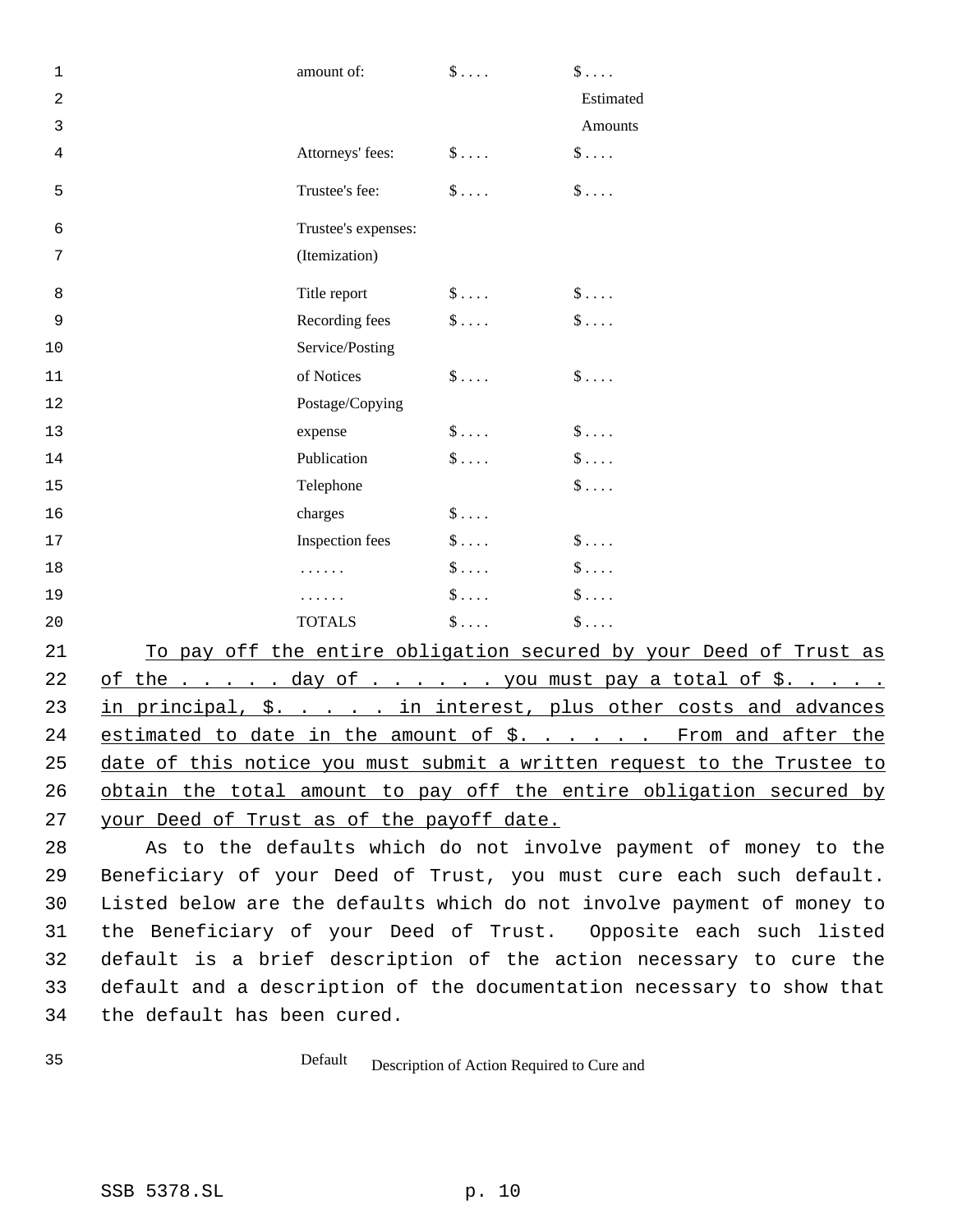|   |   | Documentation Necessary to Show Cure |
|---|---|--------------------------------------|
|   | . |                                      |
|   |   |                                      |
|   |   |                                      |
|   | . |                                      |
| 6 |   |                                      |
|   |   |                                      |

 You may reinstate your Deed of Trust and the obligation secured 9 thereby at any time up to and including the  $\ldots$  . day of  $\ldots$  ... 10 . . . [11 days before the sale date], by paying the amount set forth or estimated above and by curing any other defaults described above. Of course, as time passes other payments may become due, and any further payments coming due and any additional late charges must be added to your reinstating payment. Any new defaults not involving payment of money that occur after the date of this notice must also be cured in order to effect reinstatement. In addition, because some of the charges can only be estimated at this time, and because the amount necessary to reinstate or to pay off the entire indebtedness may include presently unknown expenditures required to preserve the property or to comply with state or local law, it will be necessary for you to contact the Trustee before the time you tender reinstatement or the payoff amount so that you may be advised of the exact amount you will be required to pay. Tender of payment or performance must be made 24 to: . . . . ., whose address is . . . . . ., telephone ( ) 25 . . . . . AFTER THE . . . . DAY OF . . . . . . , . . . , YOU MAY NOT REINSTATE YOUR DEED OF TRUST BY PAYING THE BACK PAYMENTS AND COSTS AND 27 FEES AND CURING THE OTHER DEFAULTS AS OUTLINED ABOVE. The Trustee will respond to any written request for current payoff or reinstatement amounts within ten days of receipt of your written request. In such a case, you will only be able to stop the sale by paying, before the sale, the total principal balance (\$ . . . . . .) plus accrued interest, costs and advances, if any, made pursuant to the terms of the documents and by curing the other defaults as outlined above.

 You may contest this default by initiating court action in the Superior Court of the county in which the sale is to be held. In such action, you may raise any legitimate defenses you have to this default. A copy of your Deed of Trust and documents evidencing the obligation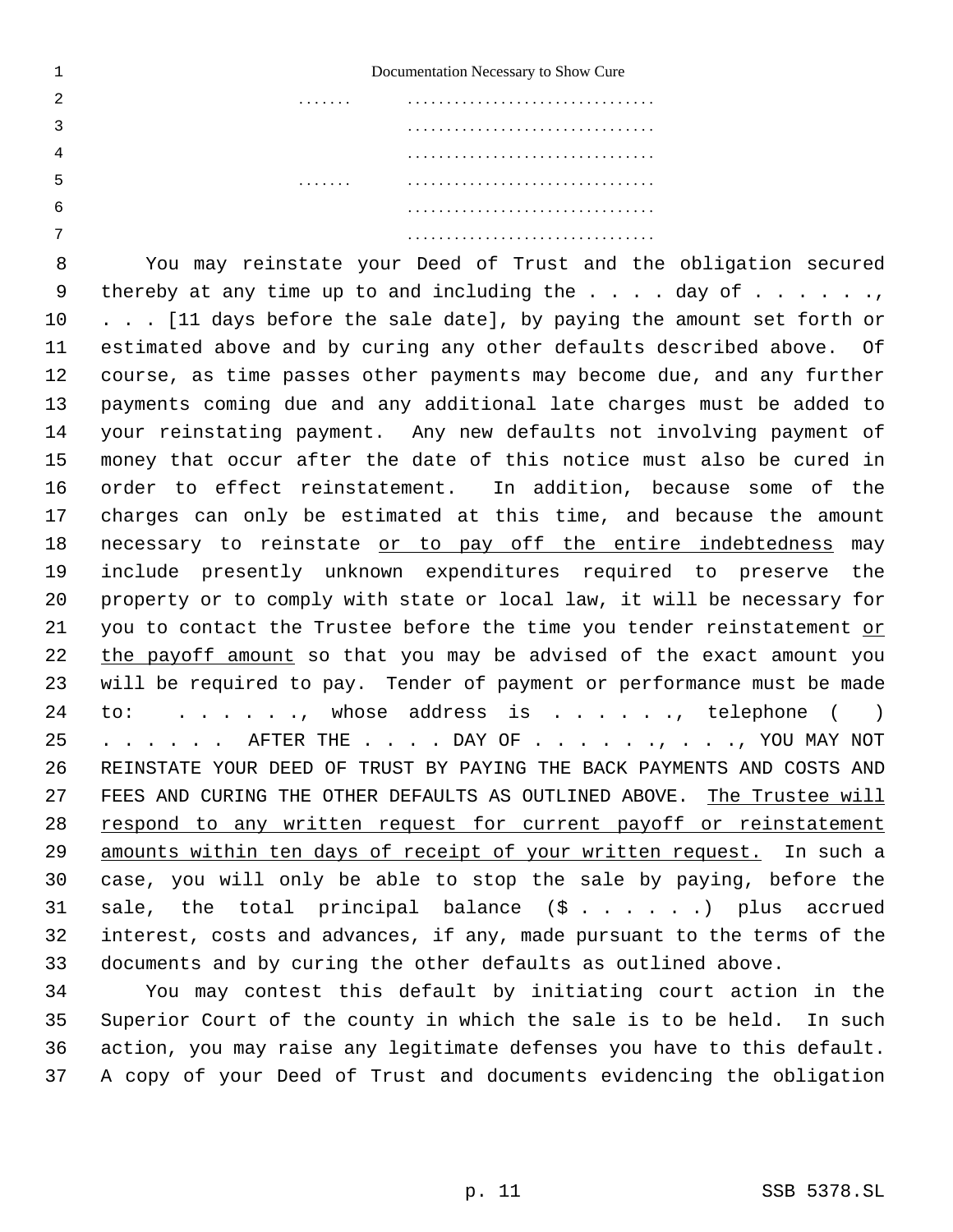secured thereby are enclosed. You may wish to consult a lawyer. Legal action on your part may prevent or restrain the sale, but only if you persuade the court of the merits of your defense.

 The court may grant a restraining order or injunction to restrain a trustee's sale pursuant to RCW 61.24.130 upon five days notice to the trustee of the time when, place where, and the judge before whom the application for the restraining order or injunction is to be made. This notice shall include copies of all pleadings and related documents to be given to the judge. Notice and other process may be served on the trustee at:

 NAME: . . . . . . . . . . . . . . . . . . . . . . . . . . . . . . . . ADDRESS: . . . . . . . . . . . . . . . . . . . . . . . . . . . . . . . . . . . . . . . . . . . . . . . . . . . .

TELEPHONE NUMBER: . . . . . . . . . . . . . . . . .

 If you do not reinstate the secured obligation and your Deed of Trust in the manner set forth above, or if you do not succeed in restraining the sale by court action, your property will be sold. The effect of such sale will be to deprive you and all those who hold by, through or under you of all interest in the property;

 (3) In addition, the trustee shall cause a copy of the notice of sale described in RCW 61.24.040(1)(f) (excluding the acknowledgment) to be published in a legal newspaper in each county in which the property or any part thereof is situated, once on or between the thirty-fifth and twenty-eighth day before the date of sale, and once on or between 25 the fourteenth and seventh day before the date of sale;

 (4) On the date and at the time designated in the notice of sale, the trustee or its authorized agent shall sell the property at public auction to the highest bidder. The trustee may sell the property in gross or in parcels as the trustee shall deem most advantageous;

 (5) The place of sale shall be at any designated public place within the county where the property is located and if the property is in more than one county, the sale may be in any of the counties where the property is located. The sale shall be on Friday, or if Friday is a legal holiday on the following Monday, and during the hours set by statute for the conduct of sales of real estate at execution;

36 (6) The trustee has no obligation to, but may, for any cause the trustee deems advantageous, continue the sale for a period or periods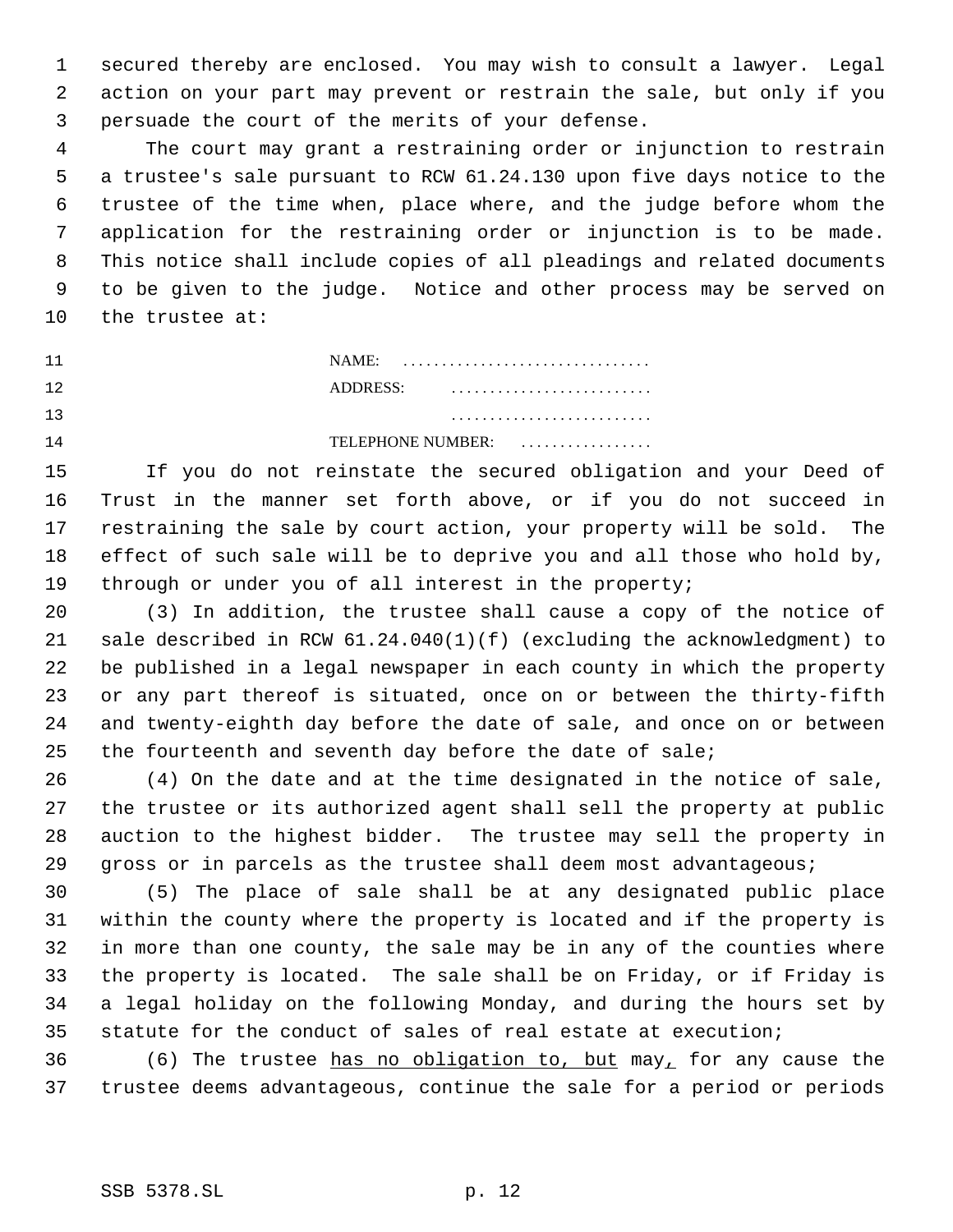not exceeding a total of one hundred twenty days by (a) a public proclamation at the time and place fixed for sale in the notice of sale and if the continuance is beyond the date of sale, by giving notice of the new time and place of the sale by both first class and either certified or registered mail, return receipt requested, to the persons specified in RCW 61.24.040(1)(b) (i) and (ii) to be deposited in the mail (i) not less than four days before the new date fixed for the sale 8 if the sale is continued for up to seven days; or (ii) not more than 9 three days after the date of the continuance by oral proclamation if the sale is continued for more than seven days, or, alternatively, (b) by giving notice of the time and place of the postponed sale in the manner and to the persons specified in RCW 61.24.040(1) (b), (c), (d), and (e) and publishing a copy of such notice once in the newspaper(s) described in RCW 61.24.040(3), more than seven days before the date fixed for sale in the notice of sale. No other notice of the postponed sale need be given;

 (7) The purchaser shall forthwith pay the price bid and on payment the trustee shall execute to the purchaser its deed; the deed shall recite the facts showing that the sale was conducted in compliance with all of the requirements of this chapter and of the deed of trust, which recital shall be prima facie evidence of such compliance and conclusive evidence thereof in favor of bona fide purchasers and encumbrancers for value, except that these recitals shall not affect the lien or interest of any person entitled to notice under RCW 61.24.040(1), if the trustee fails to give the required notice to such person. In such case, the lien or interest of such omitted person shall not be affected by the sale and such omitted person shall be treated as if such person was the holder of the same lien or interest and was omitted as a party defendant in a judicial foreclosure proceeding;

 (8) The sale as authorized under this chapter shall not take place less than one hundred ninety days from the date of default in any of the obligations secured.

 (9) If the trustee elects to foreclose the interest of any occupant or tenant of property comprised solely of a single-family residence, or a condominium, cooperative, or other dwelling unit in a multiplex or other building containing fewer than five residential units, the following notice shall be included as Part X of the Notice of Trustee's Sale: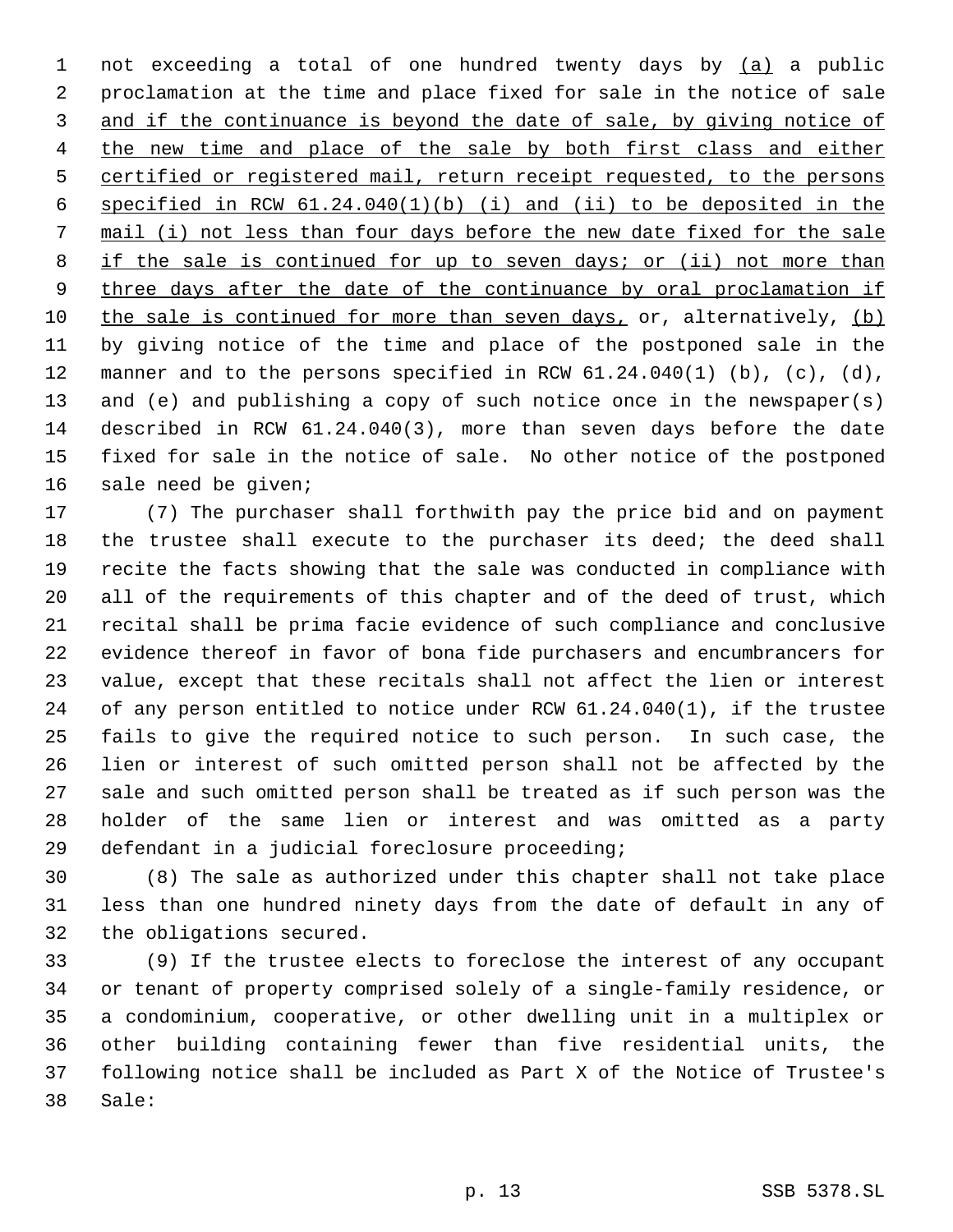### NOTICE TO OCCUPANTS OR TENANTS

1 X.

 The purchaser at the trustee's sale is entitled to possession of the property on the 20th day following the sale, as against the grantor under the deed of trust (the owner) and anyone having an interest junior to the deed of trust, including occupants and tenants. After the 20th day following the sale the purchaser has the right to evict occupants and tenants by summary proceedings under the unlawful detainer act, chapter 59.12 RCW.

 (10) Only one copy of all notices required by this chapter need be given to a person who is both the borrower and the grantor. All notices required by this chapter that are given to a general partnership are deemed given to each of its general partners, unless otherwise agreed by the parties.

 **Sec. 4.** RCW 61.24.045 and 1985 c 193 s 1 are each amended to read as follows:

 Any person desiring a copy of any notice of sale described in RCW 61.24.040(1)(f) under any deed of trust, other than a person entitled to receive such a notice under RCW 61.24.040(1) (b) or (c), must, after the recordation of such deed of trust and before the recordation of the notice of sale, cause to be filed for record, in the office of the auditor of any county in which the deed of trust is recorded, a duly acknowledged request for a copy of any notice of sale. The request shall be signed and acknowledged by the person to be notified or such person's agent, attorney, or representative; shall set forth the name, mailing address, and telephone number, if any, of the person or persons to be notified; shall identify the deed of trust by stating the names of the parties thereto, the date the deed of trust was recorded, the legal description of the property encumbered by the deed of trust, and the auditor's file number under which the deed of trust is recorded; and shall be in substantially the following form:

### REQUEST FOR NOTICE

 Request is hereby made that a copy of any notice of sale described in 34 RCW  $61.24.040(1)(f)$  under that certain Deed of Trust dated  $\dots \dots$  $((1-9))$  20. . ., recorded on . . . . .,  $((1-9))$  20. . ., under auditor's file No. . . . . . ., records of . . . . . . County,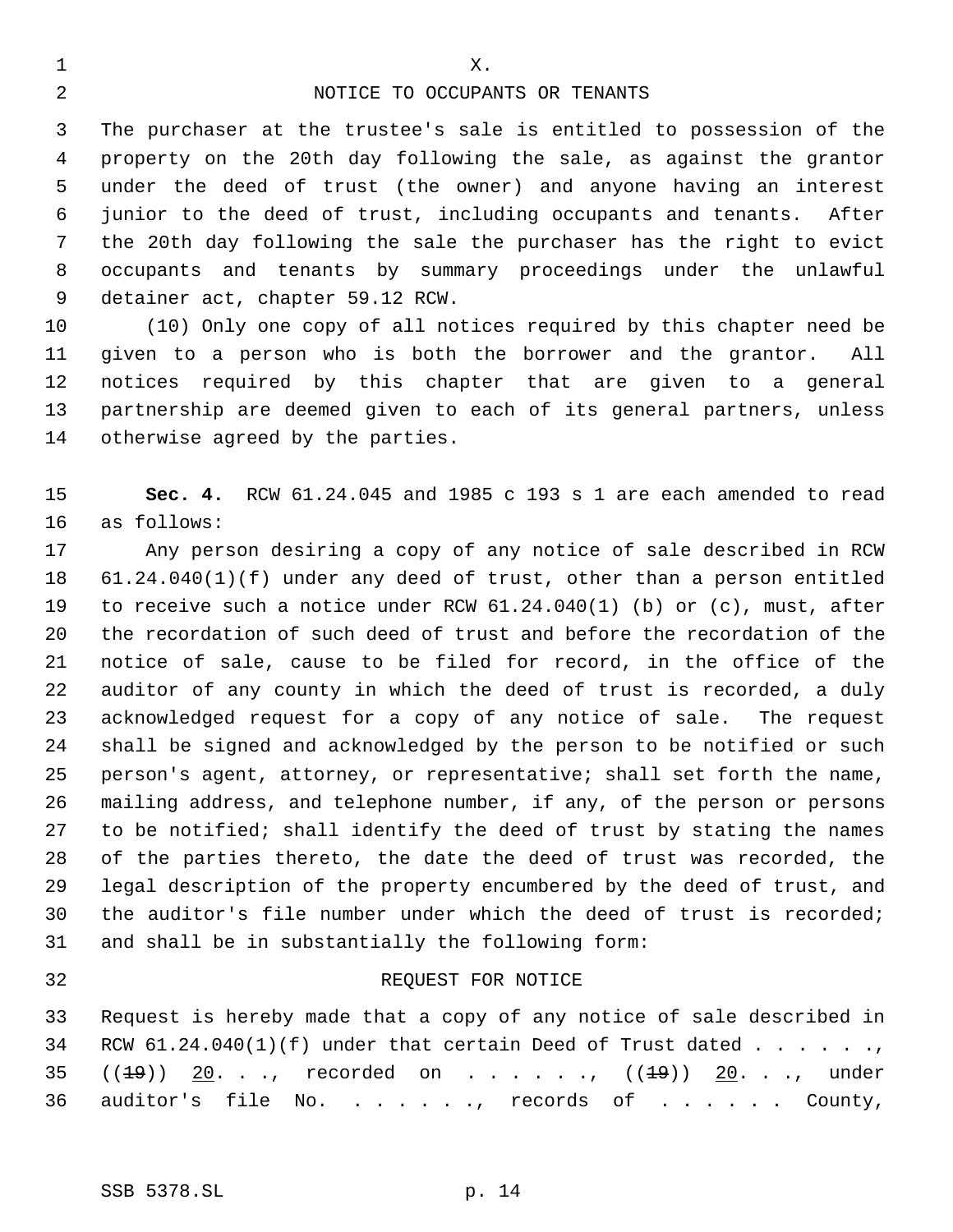1 Washington, from . . . . . , as Grantor, to . . . . . . . . . , as 2 Trustee, to secure an obligation in favor of . . . . . . . . . as Beneficiary, and affecting the following described real property: (Legal Description) be sent by both first class and either registered or certified mail, 6 return receipt requested, to . . . . . . . . at . . . . . . . . . 7 Dated this . . . . day of . . . . . , ((<del>19</del>)) 20. . . . . . . . . . . . . . . . . . . . . . . .

Signature

(Acknowledgment)

 A request for notice under this section shall not affect title to, or be deemed notice to any person that any person has any right, title, interest in, lien or charge upon, the property described in the request for notice.

 **Sec. 5.** RCW 61.24.130 and 1998 c 295 s 14 are each amended to read as follows:

 (1) Nothing contained in this chapter shall prejudice the right of the borrower, grantor, any guarantor, or any person who has an interest in, lien, or claim of lien against the property or some part thereof, to restrain, on any proper legal or equitable ground, a trustee's sale. The court shall require as a condition of granting the restraining order or injunction that the applicant pay to the clerk of the court the sums that would be due on the obligation secured by the deed of trust if the deed of trust was not being foreclosed:

 (a) In the case of default in making the periodic payment of principal, interest, and reserves, such sums shall be the periodic payment of principal, interest, and reserves paid to the clerk of the court every thirty days.

 (b) In the case of default in making payment of an obligation then fully payable by its terms, such sums shall be the amount of interest accruing monthly on said obligation at the nondefault rate, paid to the clerk of the court every thirty days.

 In the case of default in performance of any nonmonetary obligation secured by the deed of trust, the court shall impose such conditions as it deems just.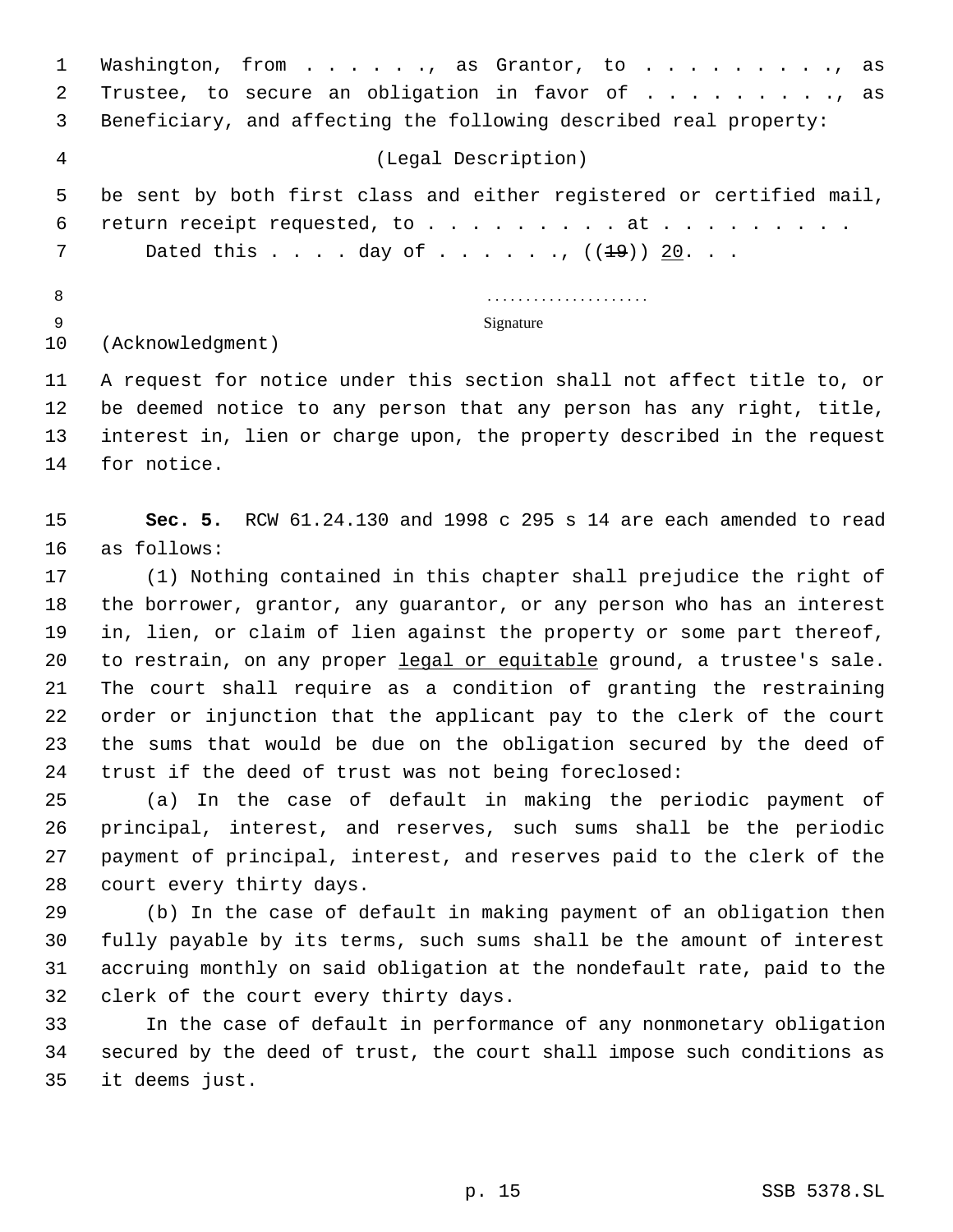In addition, the court may condition granting the restraining order or injunction upon the giving of security by the applicant, in such form and amount as the court deems proper, for the payment of such costs and damages, including attorneys' fees, as may be later found by the court to have been incurred or suffered by any party by reason of the restraining order or injunction. The court may consider, upon proper showing, the grantor's equity in the property in determining the amount of said security.

 (2) No court may grant a restraining order or injunction to restrain a trustee's sale unless the person seeking the restraint gives five days notice to the trustee of the time when, place where, and the judge before whom the application for the restraining order or injunction is to be made. This notice shall include copies of all pleadings and related documents to be given to the judge. No judge may act upon such application unless it is accompanied by proof, evidenced by return of a sheriff, the sheriff's deputy, or by any person eighteen years of age or over who is competent to be a witness, that the notice has been served on the trustee.

 (3) If the restraining order or injunction is dissolved after the date of the trustee's sale set forth in the notice as provided in RCW 61.24.040(1)(f), the court granting such restraining order or injunction, or before whom the order or injunction is returnable, shall, at the request of the trustee, set a new sale date which shall be not less than forty-five days from the date of the order dissolving the restraining order. The trustee shall:

 (a) Comply with the requirements of RCW 61.24.040(1) (a) through (f) at least thirty days before the new sale date; and

 (b) Cause a copy of the notice of trustee's sale as provided in RCW 61.24.040(1)(f) to be published in a legal newspaper in each county in which the property or any part thereof is situated once between the thirty-fifth and twenty-eighth day before the sale and once between the fourteenth and seventh day before the sale.

 (4) If a trustee's sale has been stayed as a result of the filing of a petition in federal bankruptcy court and an order is entered in federal bankruptcy court granting relief from the stay or closing or dismissing the case, or discharging the debtor with the effect of removing the stay, the trustee may set a new sale date which shall not